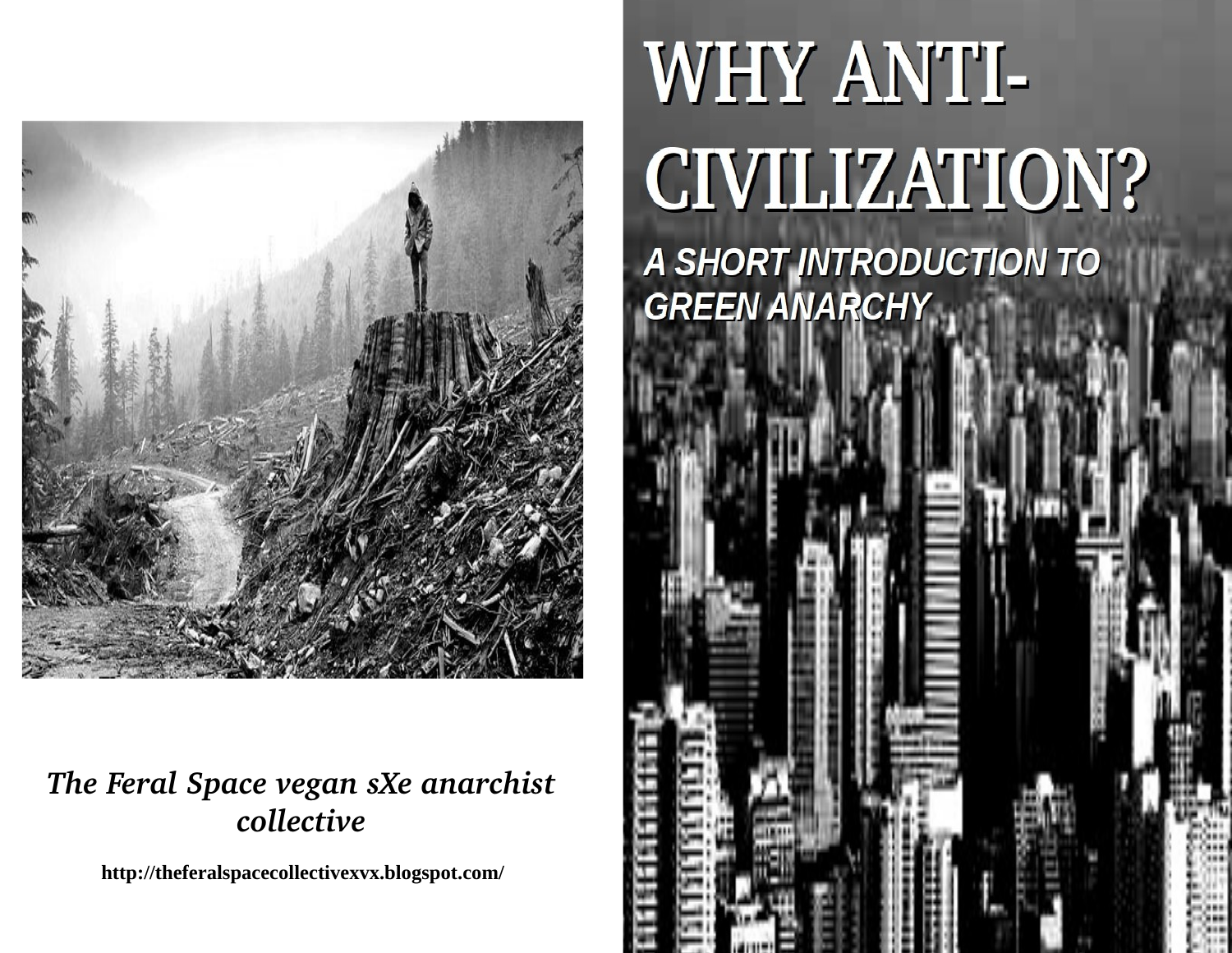*This was originally published in the zine DISORDERLY CONDUCT. It's a basic introduction to anti-civilization ideas. We think the anticivilization argument is made pretty obvious when one simply looks around at the prison society in which we're encaged.*

## *For the total destruction of civilization and towards the subsequent liberation for all non-human/human animals, and the earth! - The Feral Space vegan sXe anarchist collective*

With all that's goin' on in the world, why do these feral fanatics, these rejects of anarchism, these off-the-deep-end ecologists, these granolamunchin' harbingers of chaos need to spend so much time attacking civilization?

The following communiqué was found at the site of a recently disrupted secret meeting in Dover, Delaware, which was to facilitate a coalition between Chevron, Pepsi-CO, Microsoft, the Sierra Club, the Northern New Jersey Federation of Anarcho-Stalinists, Michael Albert, and the Institute for Social Ecology. This disruption seems to be evidence that insurrectionary green-anarchist and anarcho-primitivist actions and ideas are spreading!

## **Communique # 23**

We are often told that our dreams are unrealistic, our demands impossible, that we are basically out of our fuckin' minds to even propose such a ridiculous concept as the "destruction of civilization". So, we hope this brief statement may shed some light on why we will settle for nothing less then a completely different reality then what is forced upon us today. We believe that the infinite possibilities of the human experience extends both forwards and backwards. We wish to collapse the discord between these realities. We strive for a "future-primitive" reality, one which all of our ancestors once knew, and one we may come to know: a pre/posttechnological, pre/post-industrial, pre/post-colonial, pre/ post-capitalist, pre/post-agricultural, and even pre/post-cultural reality — when we were once, and may again be, wild!

We feel it is necessary to raise some fundamental questions as to where we are now, how we have gotten to this point, where we are headed, and perhaps most importantly, where we have come from. This should not to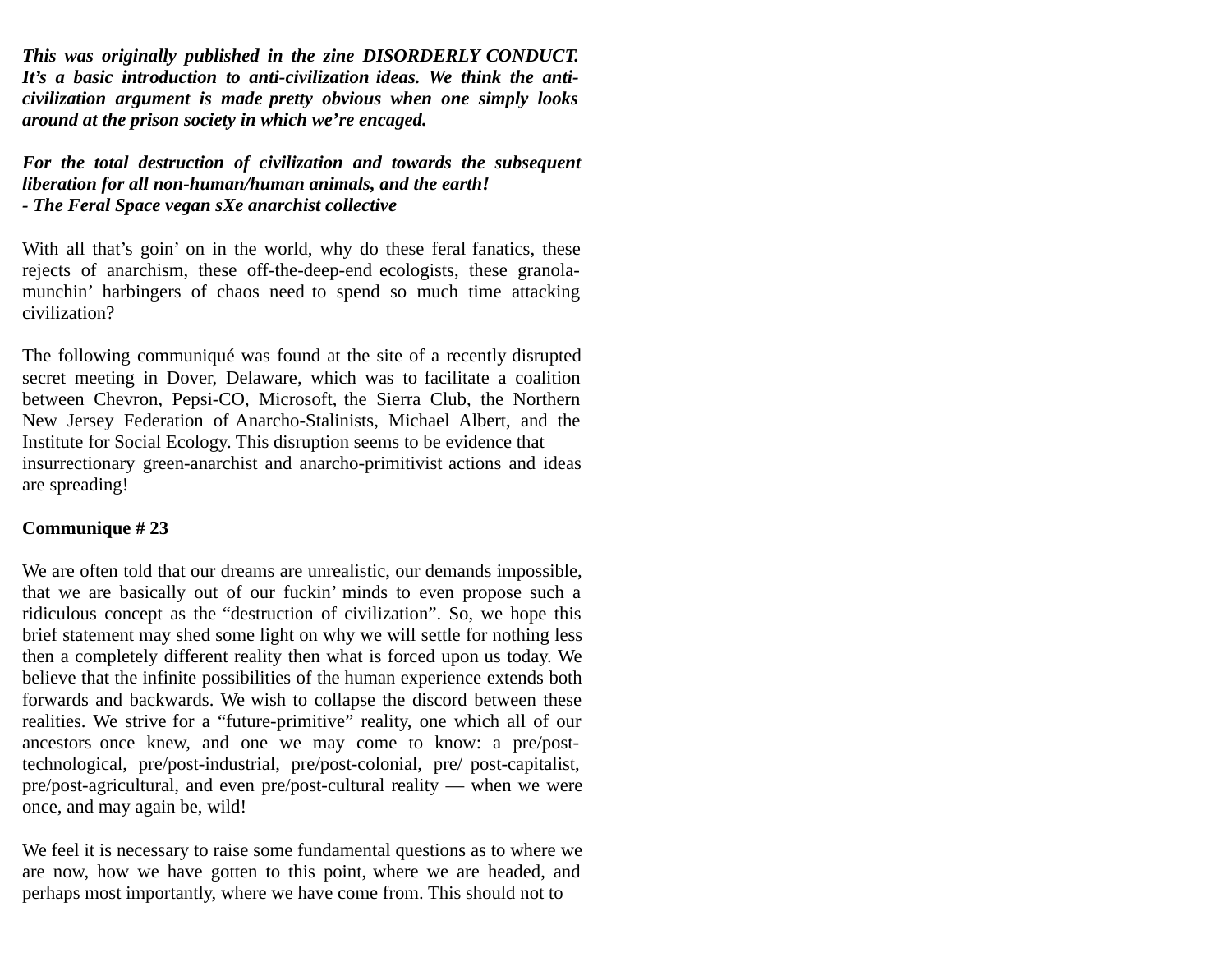global amusement park or global zoo, and it's not a question of boycotting it 'cause we're all in it, and it's in all of us. And we can't just break out of our own cages (although we're helpless unless we start there), but we gotta bust down the whole fuckin' place, feast on the zoo keepers and those who run and benefit from it, and become wild again (whatever that means to you!). We cannot reform civilization, green it up, or make it more fair. It is rotten to the core. We don't need more ideology, morality, fundamentalism or better organization to save us. We must save ourselves. We have to live according to our own desires.

We have to connect with ourselves, those we care about, and the rest of life. We have to break out of, and break down, this reality. We need Action.

To put it simply, civilization is a war on life, we are fighting for our lives, and we declare war on civilization!

T.H.U.G. (Tree Huggin' Urban Guerrillas)

be seen as irrefutable evidence, the Answers, or prescriptions for liberation, but instead, as things to consider while you fight against domination or attempt to create another world.

We believe anarchy to be the ultimate liberatory experience and our natural condition. Before, and outside of, civilization (and it's corrupting influences), humans were, and are, for lack of better terms, anarchistic. For most of our history we lived in small-scale groupings which made decisions face-to- face, without the mediation of government, representation, or even the morality of an abstract thing called culture. We communicated, perceived, and lived in an unmediated, instinctual, and direct way. We knew what to eat, what healed us, and how to survive. We were part of the world around us. There was no artificial separation between the individual, the group, and the rest of life.

In the larger scope of human history, not long ago (some say 10 to 12,000 years ago), for reasons we can only speculate about (but never really know), a shift began to occur in a few groupings of humans. These humans began to trust less in the earth as a "giver of life", and began to create a distinction between themselves and the earth. This separation is the foundation of civilization. It is not really a physical thing, although civilization has some very real physical manifestations, but it is more of an orientation, a mindset, a paradigm. It is based on the control and domination of the earth and its inhabitants.

Civilization's main mechanism of control is domestication. It is the controlling, taming, breeding, and modification of life for human benefit (usually for those in power, or those striving for power). The domesticating process began to shift humans away from a nomadic, towards a more sedentary and settled existence, which created points of power (taking on a much different dynamic then the more temporal and organic territorial ground), later to be called property. Domestication creates a totalitarian relationship with plants and animals, and eventually other humans. This mindset sees other life, including other humans, as separate from the domesticater, and is the rationalization for the subjugation of women, children, and for slavery. Domestication is a colonizing force on non-domesticated life, which has brought us to the pathological modern experience of ultimate control of all life, including its genetic structures.